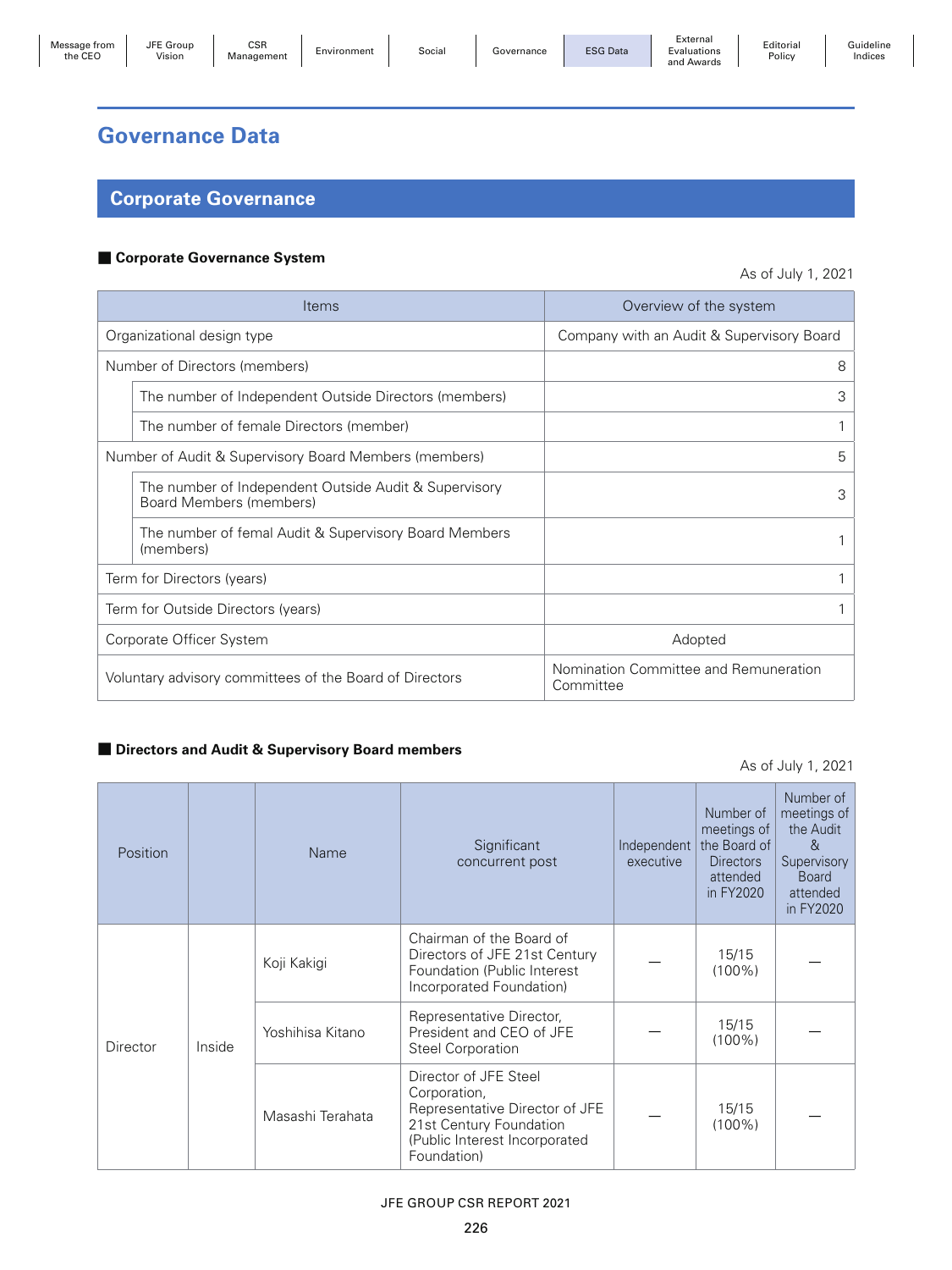CSR

L'Oroup Contracte Controlle Environment | Social | Governance | ESG Data

External Evaluations and Awards

Editorial Policy

Guideline Indices

| Position                                  |         | Name                                                                                                    | Significant<br>concurrent post                                                                                                                                                                   | Independent<br>executive | Number of<br>meetings of<br>the Board of<br><b>Directors</b><br>attended<br>in FY2020 | Number of<br>meetings of<br>the Audit<br>&<br>Supervisory<br><b>Board</b><br>attended<br>in FY2020 |
|-------------------------------------------|---------|---------------------------------------------------------------------------------------------------------|--------------------------------------------------------------------------------------------------------------------------------------------------------------------------------------------------|--------------------------|---------------------------------------------------------------------------------------|----------------------------------------------------------------------------------------------------|
|                                           | Inside  | Representative Director,<br>President and CEO of JFE<br>Hajime Oshita<br><b>Engineering Corporation</b> |                                                                                                                                                                                                  |                          | 15/15<br>$(100\%)$                                                                    |                                                                                                    |
|                                           |         | Toshinori Kobayashi                                                                                     | Representative Director,<br>President and CEO of JFE<br>Shoji Corporation                                                                                                                        |                          |                                                                                       |                                                                                                    |
| Director                                  |         | Masami Yamamoto                                                                                         | Director and Senior Advisor of<br>Fujitsu Limited,<br>Outside Director of Mizuho<br>Financial Group, Inc.                                                                                        | O                        | 15/15<br>$(100\%)$                                                                    |                                                                                                    |
|                                           | Outside | Nobumasa Kemori                                                                                         | Honorary Advisor of umitomo<br>Metal Mining Co., Ltd.,<br>Outside Director of NAGASE &<br>CO., LTD.,<br>Outside Director of Sumitomo<br>Realty & Development Co.,<br>Ltd.                        | O                        | 15/15<br>$(100\%)$                                                                    |                                                                                                    |
|                                           |         | Yoshiko Ando                                                                                            | Audit & Supervisory Board<br>Member of Kirin Holding<br>Company,<br>Limited, Outside Director of<br>Sansei Technologies, Inc.                                                                    | O                        | 12/12<br>$(100\%)$                                                                    |                                                                                                    |
|                                           |         | Nobuya Hara                                                                                             | Audit & Supervisory Board<br>Member of JFE Steel<br>Corporation                                                                                                                                  |                          | 15/15<br>$(100\%)$                                                                    | 18/18<br>$(100\%)$                                                                                 |
|                                           | Inside  | Kumiko Baba                                                                                             | Audit & Supervisory Board<br>Member of JFE Engineering<br>Corporation,<br>Audit & Supervisory Board<br>Member of JFE Shoji<br>Corporation                                                        |                          | 15/15<br>$(100\%)$                                                                    | 18/18<br>$(100\%)$                                                                                 |
| Audit &<br>Supervisory<br>Board<br>Member |         | Shigeo Oyhagi                                                                                           | Advisor of Teijin Limited,<br>Outside Director of KDDI<br>CORPORATION,<br>Outside Director of MUFG<br>Bank, Ltd,<br>Outside Director of Tokyo<br><b>Electric Power Company</b><br>Holdings, Inc. | $\bigcirc$               | 15/15<br>$(100\%)$                                                                    | 18/18<br>$(100\%)$                                                                                 |
|                                           | Outside | Isao Saiki                                                                                              | Partner Lawyer of Abe, Ikubo<br>& Katayama Law Firm                                                                                                                                              | $\bigcirc$               | 15/15<br>$(100\%)$                                                                    | 18/18<br>$(100\%)$                                                                                 |
|                                           |         | Tsuyoshi Numagami                                                                                       | Professor, Graduate<br>xchool of Business<br>Administration, Department<br>of Business Administration of<br>HITOTSUBASHI UNIVERSITY                                                              | O                        | 15/15<br>$(100\%)$                                                                    | 18/18<br>$(100\%)$                                                                                 |

Note: The number of meetings of the Board of Directors held during FY2020 differs for Ms. Yoshiko Ando, as she was newly elected as a director at the previous year's Ordinary General Meeting of Shareholders (held on June 19, 2020).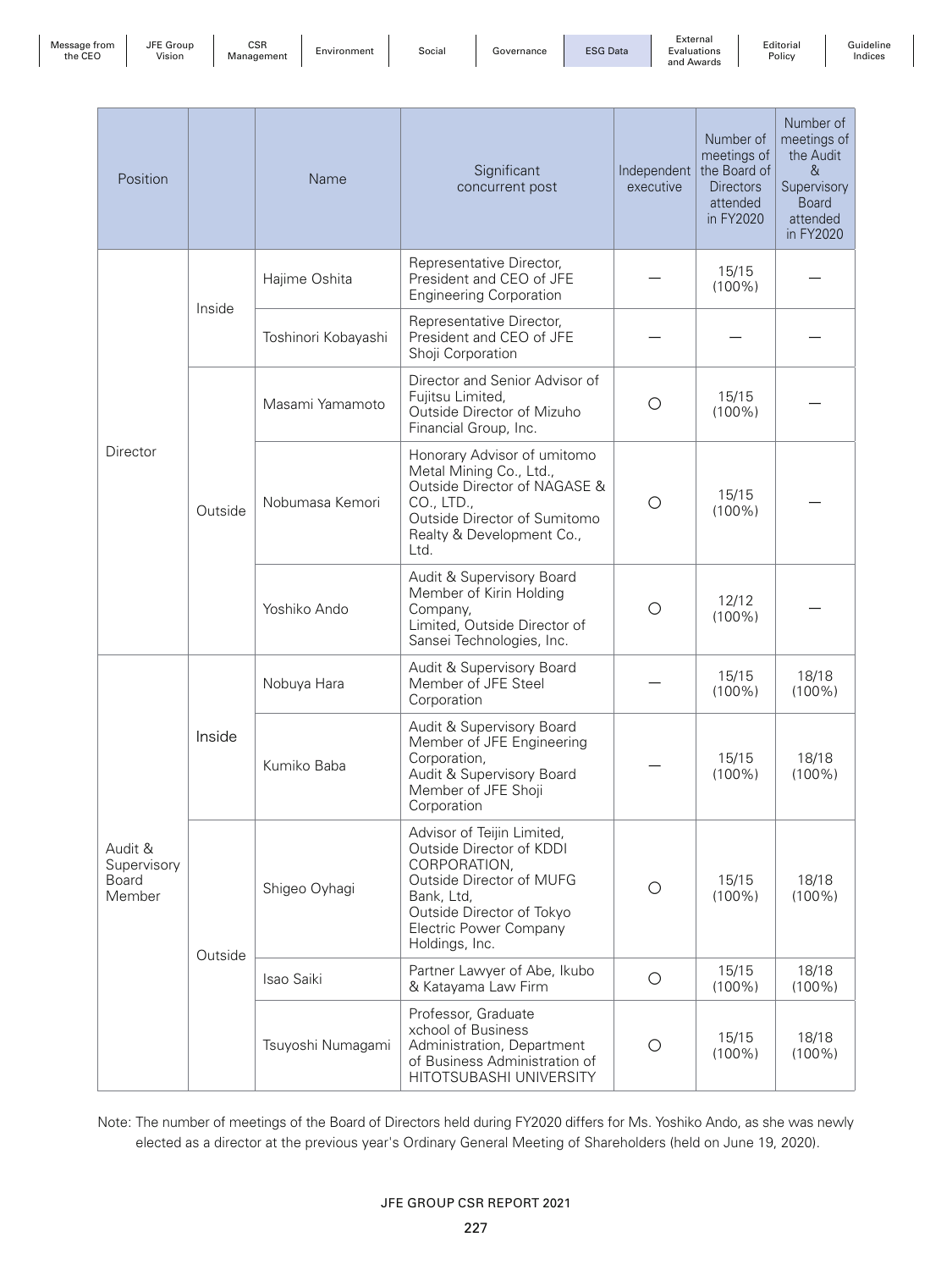| Message from<br>$\sim$<br>the CEC | JFE Group<br>Vision | <b>CSF</b><br>anagement | -<br>/ironment<br>En' | Social | Governance | <b>ESG Data</b> | :xterna<br>valuations:<br>Awards<br>and | Editorial<br>Policy | suideline<br>Indices |
|-----------------------------------|---------------------|-------------------------|-----------------------|--------|------------|-----------------|-----------------------------------------|---------------------|----------------------|
|                                   |                     |                         |                       |        |            |                 |                                         |                     |                      |

#### ■ **Nomination Committee and Remuneration Committee**

Items Members Chairperson Number of meetings held during FY2020 Nomination Committee 6 Masami Yamamoto (Outside Director) <sup>4</sup> Inside Director 2 Outside Director 2 Outside Audit & Supervisory Board Member 2 Remuneration Committee 6 Nobumasa Kemori (Outside Director) <sup>5</sup> Inside Director 2 Outside Director 2 Outside Audit & Supervisory Board Member | 2 As of July 1, 2021

#### ■ Operating System

| Committee                                     | Company                                | Chairperson | Attendees                                                                                                                             |  |
|-----------------------------------------------|----------------------------------------|-------------|---------------------------------------------------------------------------------------------------------------------------------------|--|
| Group Management<br><b>Strategy Committee</b> | JFE Holdings                           | President   | Inside Directors (including 3 operating company<br>Presidents), Corporate Officers and full-time<br>Audit & Supervisory Board Members |  |
| Management Committee                          | JFE Holdings                           | President   | Inside Directors (excluding 3 operating company<br>Presidents), Corporate Officers and full-time<br>Audit & Supervisory Board Members |  |
|                                               | Each operating<br>President<br>company |             | Directors, major Corporate Officers and Audit &<br><b>Supervisory Board Members</b>                                                   |  |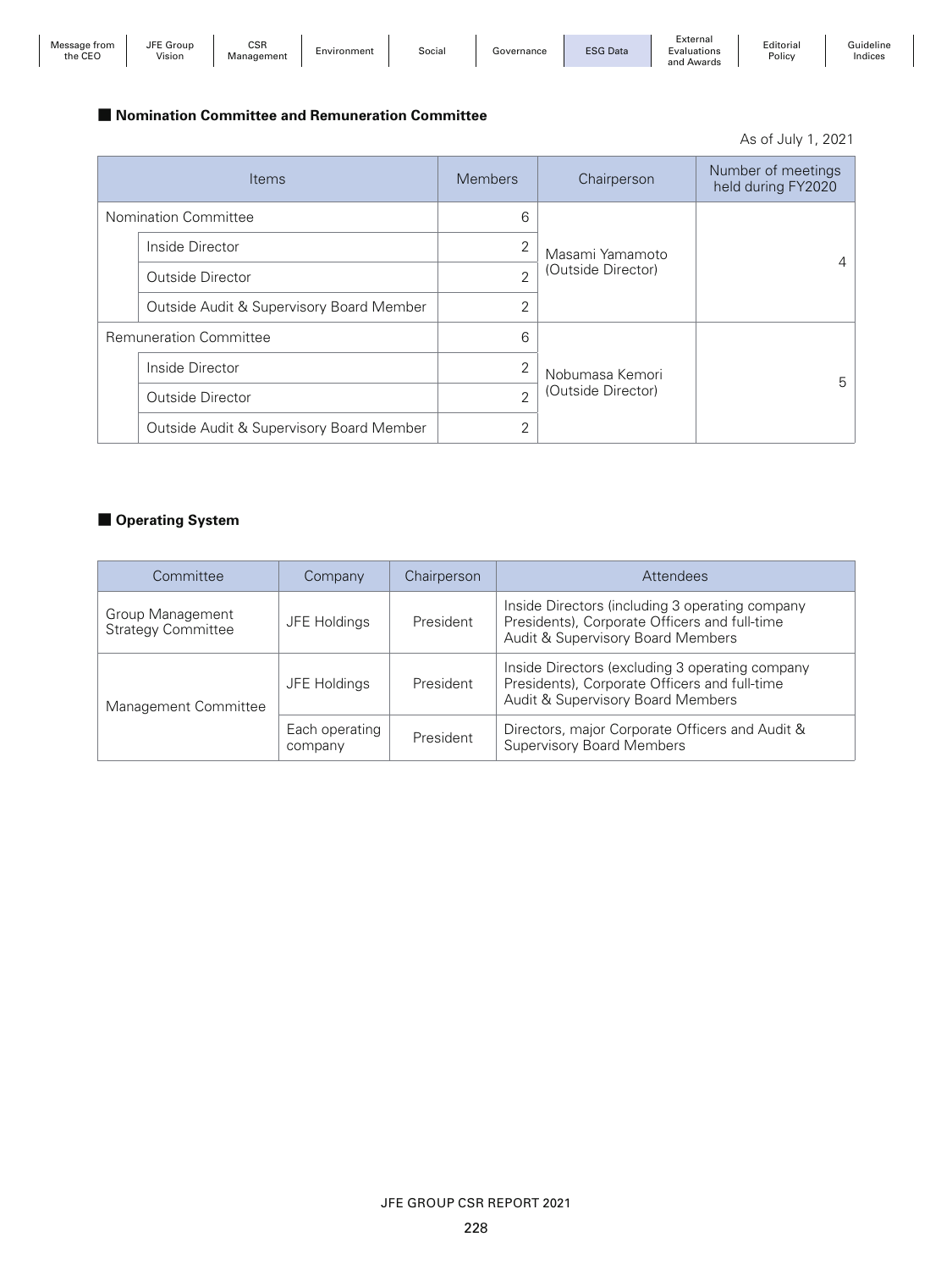| Message from<br>the CEO | JFE Group<br>Vision | <b>CSR</b><br>Manaαement | Environment | Social | Governance | <b>ESG Data</b> | External<br>Evaluations<br>and Awards | Editorial<br>Policy | Guideline<br>Indices |
|-------------------------|---------------------|--------------------------|-------------|--------|------------|-----------------|---------------------------------------|---------------------|----------------------|
|                         |                     |                          |             |        |            |                 |                                       |                     |                      |

# ■ **Executive Remuneration**

FY2020

| Executive remuneration                                                                           |                                                        |                                                  |              |                          |                             |                         |  |  |  |
|--------------------------------------------------------------------------------------------------|--------------------------------------------------------|--------------------------------------------------|--------------|--------------------------|-----------------------------|-------------------------|--|--|--|
|                                                                                                  | Total                                                  | Total amount by remuneration type (thousand yen) |              |                          |                             |                         |  |  |  |
| Position Type                                                                                    | remuneration,                                          |                                                  |              |                          | Stock remuneration          | Number of<br>Executives |  |  |  |
|                                                                                                  | <b>Basic</b><br>etc. (thousand<br>remuneration<br>yen) |                                                  | <b>Bonus</b> | Linked to<br>performance | Linked to<br>service length | (members)               |  |  |  |
| Directors (excluding Outside<br>Directors)                                                       | 199,166                                                | 185.502                                          | 0            | 0                        | 13,664                      | 5                       |  |  |  |
| Audit & Supervisory Board<br>Members (excluding Outside<br>Audit & Supervisory Board<br>Members) | 78,335                                                 | 78,335                                           |              |                          |                             |                         |  |  |  |
| Outside Directors/ Audit &<br><b>Supervisory Board Members</b>                                   | 91,847                                                 | 91,847                                           |              |                          |                             |                         |  |  |  |

| Officers whose consolidated remuneration exceeded 100 million yen |          |                  |                               |                         |  |  |  |
|-------------------------------------------------------------------|----------|------------------|-------------------------------|-------------------------|--|--|--|
| <b>Name</b>                                                       | Position | Company          | Per company<br>(thousand yen) | Total<br>(thousand yen) |  |  |  |
| Koji Kakigi                                                       | Director | JFE Holdings     | 106,847                       | 106,847                 |  |  |  |
| Yoshihisa                                                         | Director | JFE Holdings     | 12,000                        |                         |  |  |  |
| Kitano                                                            | Director | <b>JFE Steel</b> | 94,847                        | 106,847                 |  |  |  |

| Ratio of remuneration for each       |                                                         |                                                                         |  |  |  |  |  |
|--------------------------------------|---------------------------------------------------------|-------------------------------------------------------------------------|--|--|--|--|--|
| Basic remuneration:<br>fixed $(\% )$ | Annual bonus:<br>linked to short-term erformance<br>(%) | Stock remuneration:<br>linked to medium-to<br>long-term performance (%) |  |  |  |  |  |
| 60                                   | 20                                                      | 20                                                                      |  |  |  |  |  |

Note: The ratios above are applicable only when the company's president has attained the performance target goals.